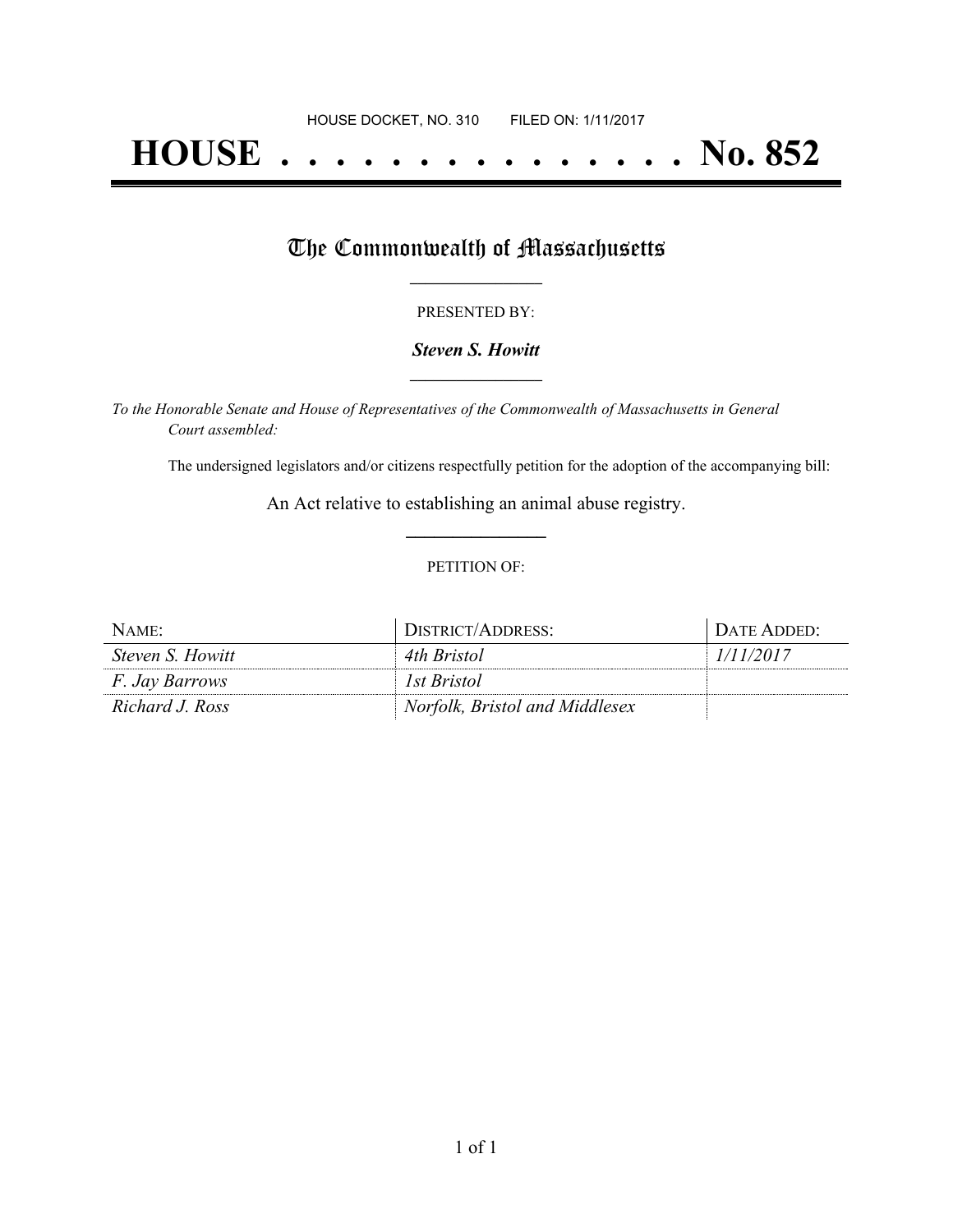#### HOUSE DOCKET, NO. 310 FILED ON: 1/11/2017

# **HOUSE . . . . . . . . . . . . . . . No. 852**

By Mr. Howitt of Seekonk, a petition (accompanied by bill, House, No. 852) of Steven S. Howitt, F. Jay Barrows and Richard J. Ross for legislation to establish an animal abuse registry. The Judiciary.

### [SIMILAR MATTER FILED IN PREVIOUS SESSION SEE HOUSE, NO. *1385* OF 2015-2016.]

### The Commonwealth of Massachusetts

**In the One Hundred and Ninetieth General Court (2017-2018) \_\_\_\_\_\_\_\_\_\_\_\_\_\_\_**

**\_\_\_\_\_\_\_\_\_\_\_\_\_\_\_**

An Act relative to establishing an animal abuse registry.

Be it enacted by the Senate and House of Representatives in General Court assembled, and by the authority *of the same, as follows:*

### 1 SECTION 1. Chapter 272 of the General Laws, as appearing in the 2012 Official Edition,

2 is hereby amended by inserting at the end thereof the following new section:-

3 Section 106. Animal Abuse Registry

4 (a) DEFINITIONS.

5 The following words as used in this chapter, unless the context otherwise requires, shall

6 have the following meanings:

7 "animal abuse crime", the commission of any crime against an animal under Chapter 272,

8 Sections 77 through 81, inclusive, of the General Laws, and the comparable animal cruelty

9 statutes of any other state.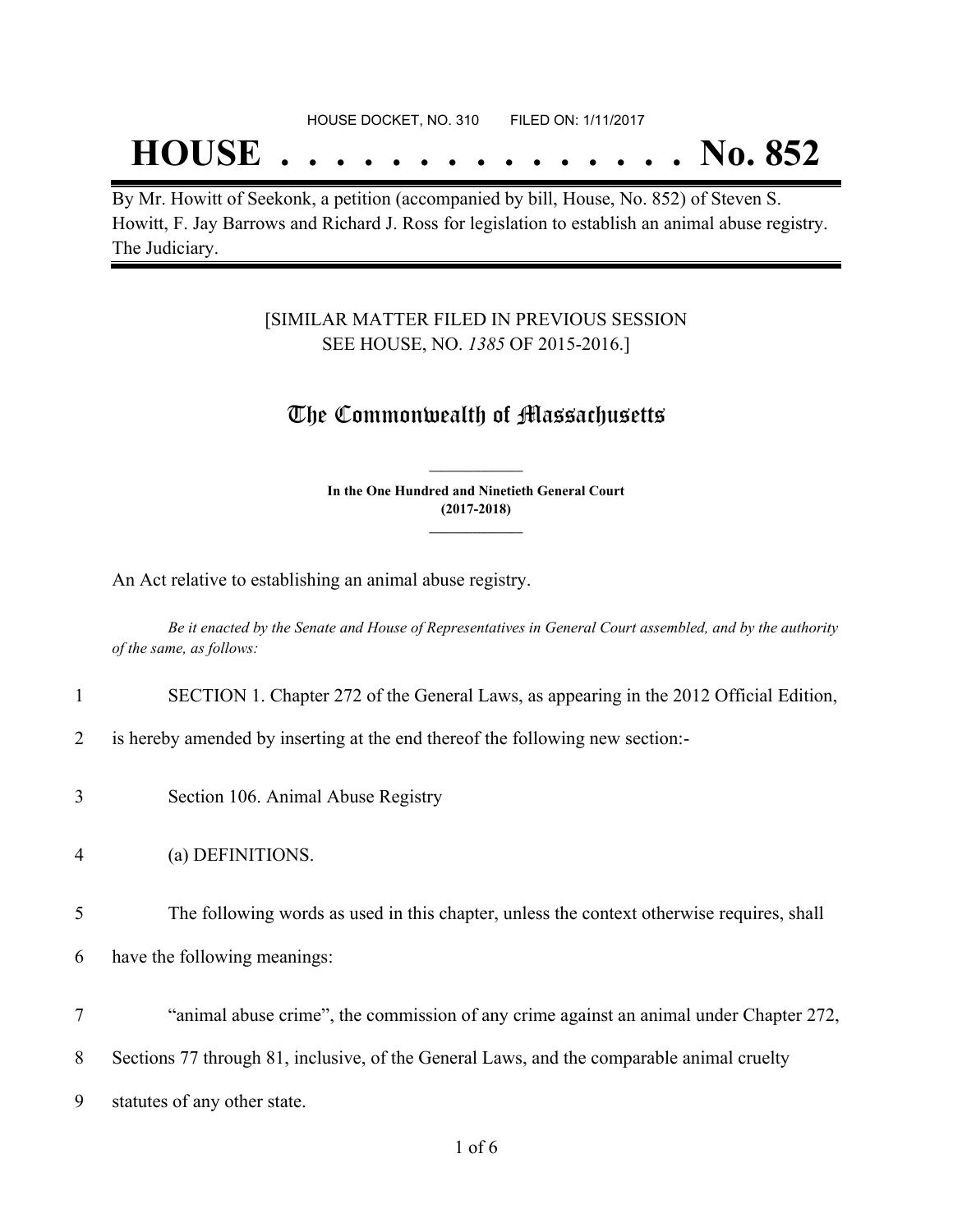"animal breeder", any entity engaged in the practice of facilitating the reproduction of animals for the purpose of distributing the resulting offspring to one or more other individuals or entities.

 "animal shelter", a public animal control facility, or any other facility which is operated by any organization or individual for the purpose of protecting animals from cruelty, neglect, or abuse.

 "convicted of", an adjudication of guilt by any court of competent jurisdiction, whether upon a verdict or plea of guilty or nolo contendre.

 "pet store", every place or premise where birds, mammals or reptiles are kept for the purpose of sale at either wholesale or retail, import, export, barter, exchange or gift.

(b) CREATION OF AN ANIMAL ABUSE REGISTRY.

 The Department of Criminal Justice Information Services shall establish and maintain a central computerized registry of all persons convicted of an animal abuse crime who are required to register pursuant to subsection (c) of this act, to be known as the Massachusetts animal abuse registry.

 The registry shall be updated based on information made available to the Department of Criminal Justice Information Services, including information acquired pursuant to the registration provisions of subsection (c).

 The registry shall include the following information: the offender's name, the offender's residential address, the date and a description of the crime for which registration is required, and a photograph of the offender's head and shoulders from the front.

of 6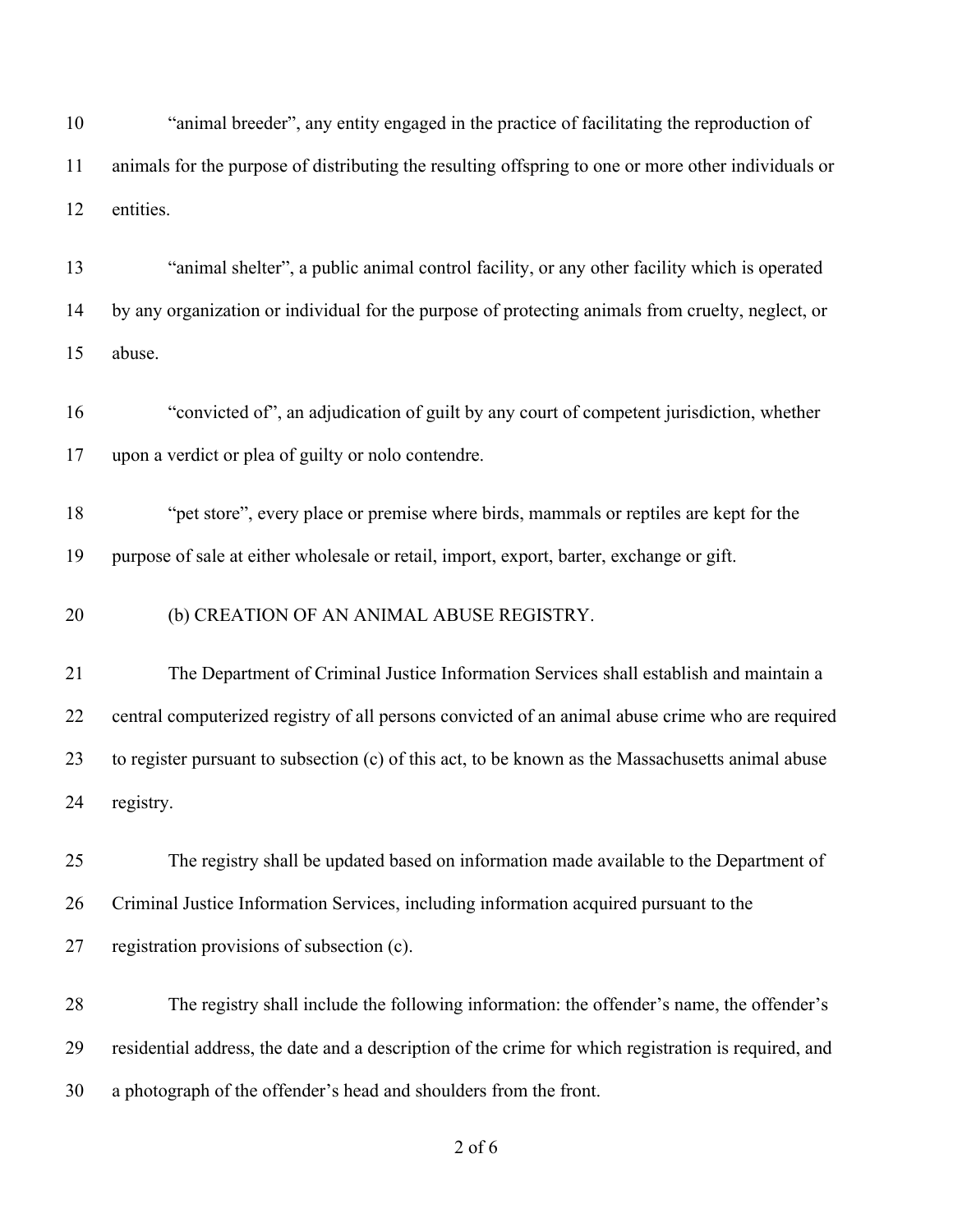# (c) REGISTRATION REQUIREMENT AND REQUIRED INFORMATION.

| 32 | All persons eighteen (18) years of age or older, or minors who have been tried as adults,           |
|----|-----------------------------------------------------------------------------------------------------|
| 33 | who reside in Massachusetts and are convicted of an animal abuse crime on or after the effective    |
| 34 | date of this law, shall register within ten (10) days following either the date of judgment or date |
| 35 | of release from incarceration, whichever is later. Residents of other states who are convicted of   |
| 36 | an animal abuse crime on or after the effective date of this law, who subsequently reside in        |
| 37 | Massachusetts, shall register within their first ten (10) days of residing in Massachusetts.        |
| 38 | Each person required to register under this section shall submit to the Department of               |
| 39 | Criminal Justice Information Services for inclusion on the registry:                                |
| 40 | a. Their name;                                                                                      |
| 41 | b. Their residential address;                                                                       |
| 42 | c. A description of the offense for which registration is required, the city or town where          |
| 43 | the offense occurred, the date of conviction or adjudication, and the sentence imposed; and         |
| 44 | d. A photograph of their head and shoulders from the front.                                         |
| 45 | A person required to register under this section shall update registration information to           |
| 46 | reflect any change in address which may occur, or if no change in address occurs, annually from     |
| 47 | the date of their first registration.                                                               |
| 48 | Registration pursuant to this section shall remain in effect for a period of five (5) years         |
| 49 | following either the date of judgment or date of release from incarceration, whichever is later,    |
| 50 | provided that such period shall be extended for additional five year periods for each conviction    |
| 51 | which may occur subsequent to an initial registration.                                              |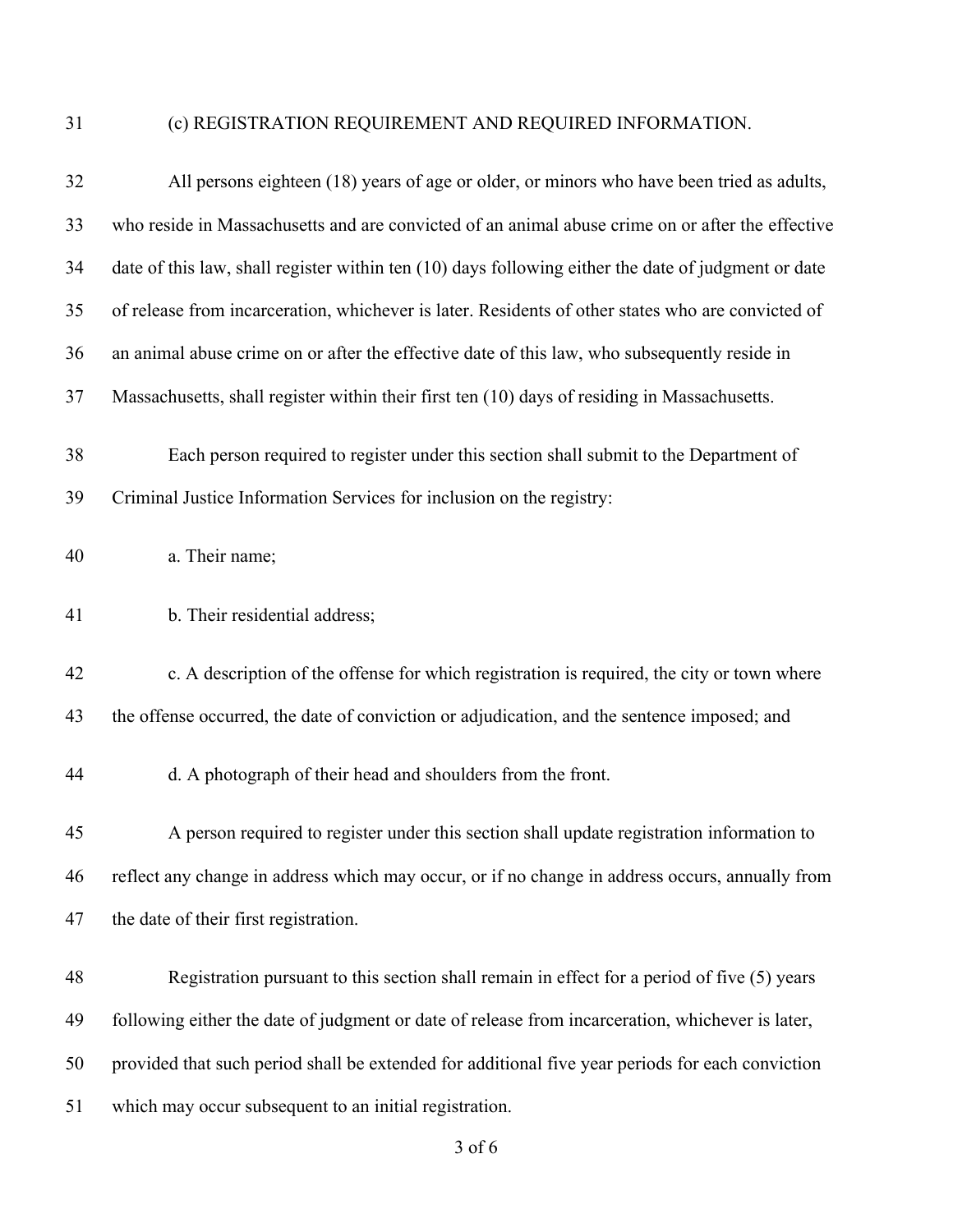- (d) FEES.
- Every person required to register under subsection (c ) shall pay an annual fee of \$50 to the Department of Criminal Justice Information Services. These funds shall be used to pay the administrative costs of maintaining the registry. (e) FAILURE TO REGISTER. Any person required to register under subsection (c) who knowingly: (i) fails to register; (ii) fails to verify registration information; (iii) fails to provide notice of a change of address; or (iv) knowingly provides false information shall be punished in accordance with this section. a. A first conviction under this subsection shall be punished by imprisonment for not less than six months and not more than two and one-half years in a house of correction nor more than five years in a state prison or by a fine of not more than \$1,000 or by both such fine and imprisonment. b. A second and subsequent conviction under this subsection shall be punished by imprisonment in the state prison for not less than five years. c. A first conviction under this subsection shall be punished by a fine of not more than \$1,000 or imprisonment in a house of correction for not more than 10 days, or both. d. A second conviction under this subsection shall be punished by a fine of not more than \$5, 000 or imprisonment in a house of correction for not more than 2 years, or both.
	- (f) APPEALING REGISTRATION.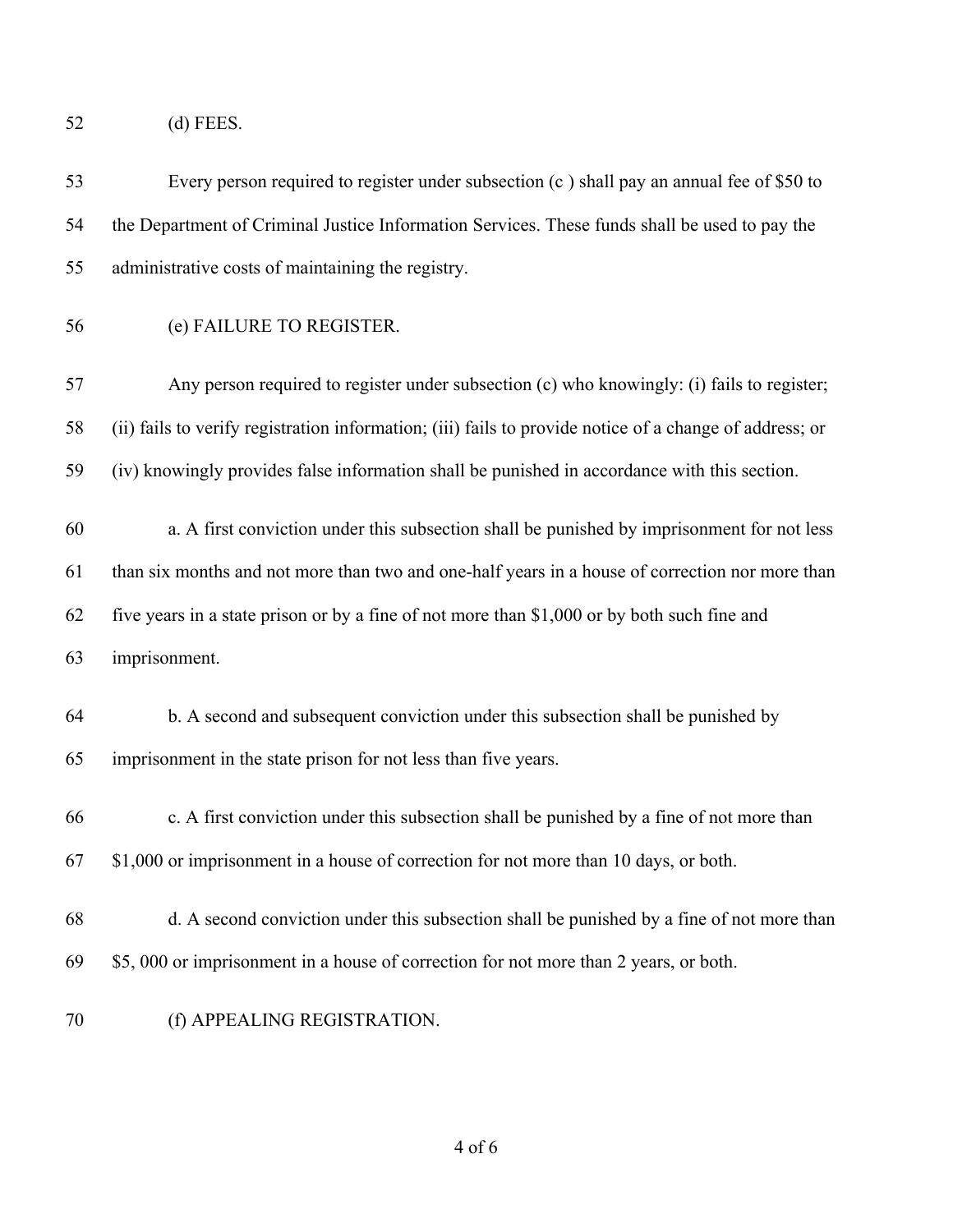1. Anyone convicted of an animal abuse crime who would otherwise be required to register under subsection (c), may appeal to District Court for a determination of the level of danger posed by the offender. The department may, upon making specific written findings that the circumstances of the offense, in conjunction with the offender's criminal history, do not indicate a risk of reoffense or a danger to the public and the reasons therefore, relieve such offender of any further obligation to register, and shall remove such offender's registration information from the registry. (g) AVAILABILITY OF REGISTRY. The Department of Criminal Justice Information Services shall keep confidential and shall not publish the information contained in the registry, except that the information contained in the registry shall be made available for inspection by any animal shelter, pet store, or animal breeder in Massachusetts. 83 (h) REQUIREMENT TO CHECK REGISTRY. All animal shelters, pet stores, and animal breeders in Massachusetts shall determine whether the name and address of any person seeking to purchase or adopt an animal appears on the registry. No animal shelter, pet store, or animal breeder shall knowingly offer, sell, deliver, give or provide an animal to any person registered on the registry. (i) PUNISHMENT FOR NOT CHECKING REGISTRY. Any animal shelter, pet store, or animal breeder who violates the provisions of this act shall be punished by a fine of not less than \$1,000 or imprisonment for a period of not more than

of 6